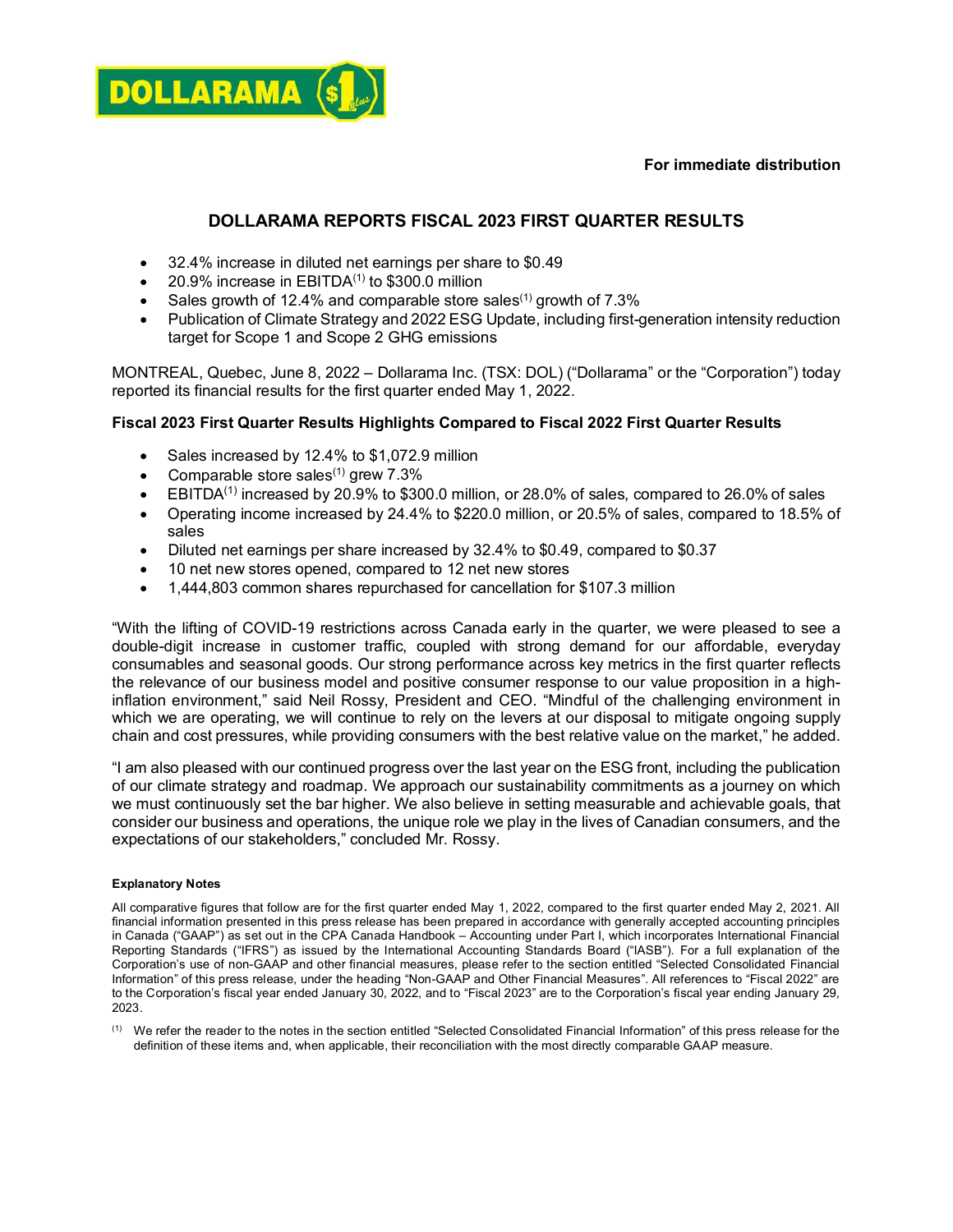### **Fiscal 2023 First Quarter Financial Results**

Sales for the first quarter of Fiscal 2023 increased by 12.4% to \$1,072.9 million, compared to \$954.2 million for the first quarter of Fiscal 2022. This increase was driven by growth in the total number of stores over the past 12 months (from 1,368 stores on May 2, 2021, to 1,431 stores on May 1, 2022) and in comparable store sales.

Comparable store sales for the first quarter of Fiscal 2023 increased by 7.3%, over and above 5.8% growth in the first quarter of Fiscal 2022 and consisted of a 14.4% increase in the number of transactions and a 6.2% decrease in average transaction size, reflecting a reversal in consumer shopping patterns compared to the prior year comparable period. The increase in comparable store sales is attributable to good seasonal performance and higher sales of consumables resulting in increased customer traffic across the store network year over year, whereas the same quarter last year was marked by a ban, effective April 8, 2021 and lifted after quarter-end on June 11, 2021, on the sale of non-essential goods in Ontario, where approximately 40% of the Corporation's stores are located.

EBITDA totalled \$300.0 million, or 28.0% of sales, for the first quarter of Fiscal 2023, compared to \$248.2 million, or 26.0% of sales, in the first quarter of Fiscal 2022. The increase in EBITDA reflects a solid gross margin and strong SG&A performance.

Gross margin was 42.1% of sales in the first quarter of Fiscal 2023, compared to 42.3% of sales in the first quarter of Fiscal 2022. Gross margin was slightly lower this quarter due to a change in the sales mix, with stronger sales of consumables, partially offset by lower logistic costs.

General, administrative and store operating expenses ("SG&A") for the first quarter of Fiscal 2023 increased by only 1.2% to \$160.6 million, compared to \$158.7 million for the first quarter of Fiscal 2022. SG&A represented 15.0% of sales, compared to 16.6% of sales for the first quarter of Fiscal 2022. This improvement is primarily attributed to the fact that incremental direct costs related to COVID-19 measures for the first quarter of Fiscal 2023 were only \$1.6 million, representing a 15 basis-point impact, compared to \$18.3 million, representing a 190 basis-point impact, in the same period last year.

The Corporation's 50.1% share of Dollarcity's net earnings for the period from January 1, 2022, to March 31, 2022, was \$8.7 million, compared to \$3.4 million for the same period last year, reflecting a strong financial and operational performance by Dollarcity. The Corporation's investment in Dollarcity is accounted for as a joint arrangement using the equity method.

Financing costs increased by \$2.3 million, from \$22.1 million for the first quarter of Fiscal 2022 to \$24.4 million for the first quarter of Fiscal 2023, mainly due to slightly higher average borrowings.

Net earnings were \$145.5 million, or \$0.49 per diluted common share, in the first quarter of Fiscal 2023, compared to \$113.6 million, or \$0.37 per diluted common share, in the first quarter of Fiscal 2022. Net earnings improved due to higher sales, and a higher equity pick-up from Dollarcity's net earnings, partially offset by a slightly lower gross margin.

### **Dollarcity Update**

During its first quarter ended March 31, 2022, Dollarcity opened 8 net new stores, compared to 15 net new stores in the same period last year. As at March 31, 2022, Dollarcity had a total of 358 stores, with 210 locations in Colombia, 78 in Guatemala, 60 in El Salvador and 10 in Peru. This compares to a total of 350 stores as at December 31, 2021.

### **Normal Course Issuer Bid**

During the first quarter of Fiscal 2023, 1,444,803 common shares were repurchased for cancellation under the Corporation's normal course issuer bid, for a total cash consideration of \$107.3 million, at a weighted average price of \$74.29 per share. As at May 1, 2022, the Corporation's adjusted net debt to EBITDA ratio was 2.74 times.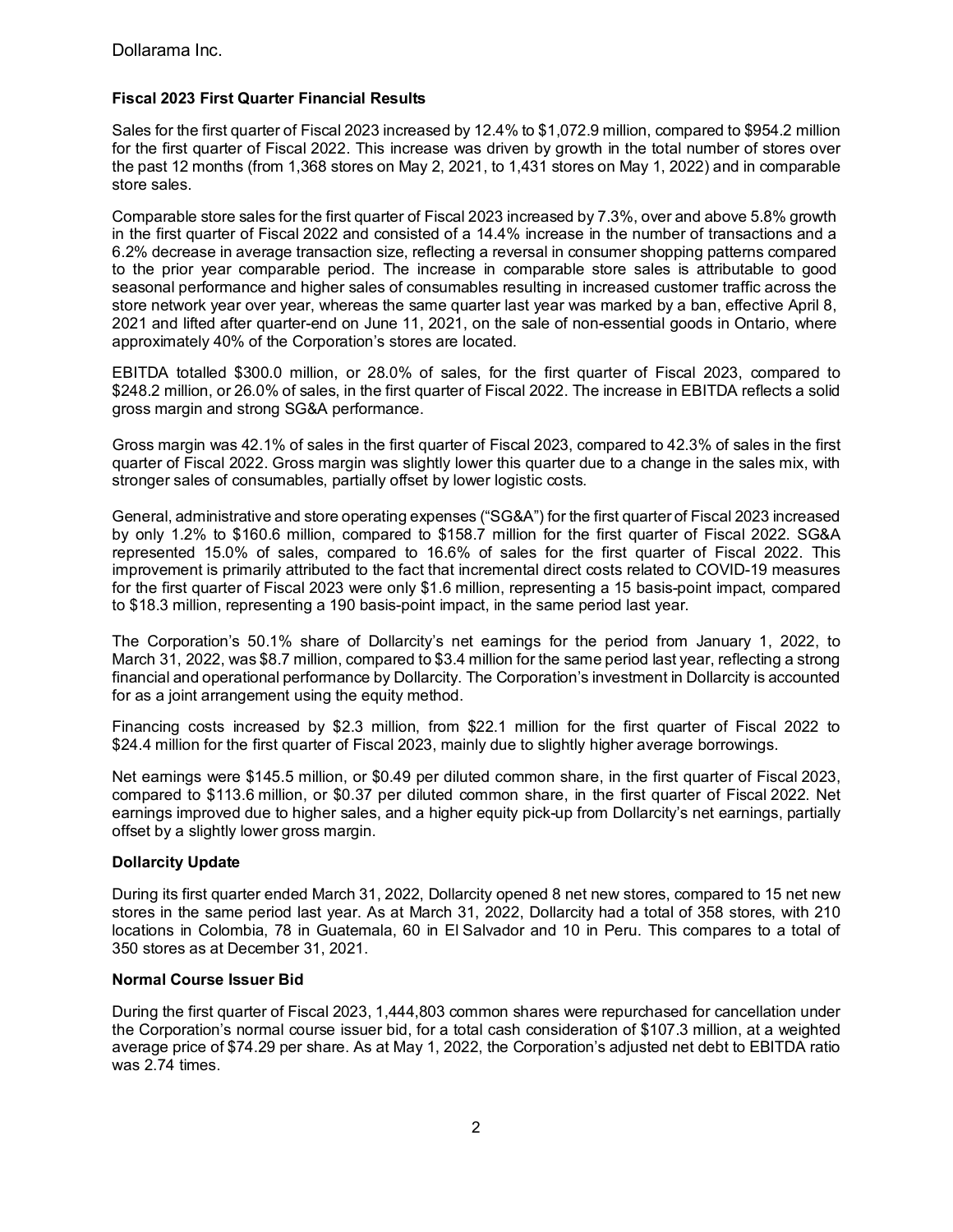### **Dividend**

On June 8, 2022, the Corporation announced that its Board of Directors had approved a quarterly cash dividend for holders of common shares of \$0.0553 per common share. This dividend is payable on August 5, 2022 to shareholders of record at the close of business on July 8, 2022. The dividend is designated as an "eligible dividend" for Canadian tax purposes.

### **Publication of Climate Strategy and 2022 ESG Update**

As part of its sustainability commitments, Dollarama today published its Climate Strategy and 2022 ESG Update. This latest report includes Dollarama's first Scope 1 and Scope 2 emissions intensity reduction target of 25% by 2030 from a 2019 baseline, on a square footage basis. Dollarama also reiterated its commitment to pursue further alignment with the recommendations of the Task Force on Climate-related Financial Disclosures (TCFD).

In addition, Dollarama provides annual progress updates and additional information across select material topics ranging from diversity and inclusion to responsible sourcing. It also published an updated annual Sustainability Accounting Standards Board (SASB) Index.

Intended for all stakeholders and to be read in conjunction with regulatory filings, Dollarama's Climate Strategy and 2022 ESG Update is available for download in the [Sustainability section](https://www.dollarama.com/en-CA/corp/sustainability) of its corporate website.

### **Forward-Looking Information**

Certain statements in this press release about our current and future plans, expectations and intentions, results, levels of activity, performance, goals or achievements or any other future events or developments constitute forward-looking statements. The words "may", "will", "would", "should", "could", "expects", "plans", "intends", "trends", "indications", "anticipates", "believes", "estimates", "predicts", "likely" or "potential" or the negative or other variations of these words or other comparable words or phrases, are intended to identify forward-looking statements.

Forward-looking statements are based on information currently available to management and on estimates and assumptions made by management regarding, among other things, general economic and geopolitical conditions and the competitive environment within the retail industry in Canada and in Latin America, in light of its experience and perception of historical trends, current conditions and expected future developments, as well as other factors that are believed to be appropriate and reasonable in the circumstances. However, there can be no assurance that such estimates and assumptions will prove to be correct. Many factors could cause actual results, level of activity, performance or achievements or future events or developments to differ materially from those expressed or implied by the forward-looking statements, including the factors which are outlined in the management's discussion and analysis for the first quarter of Fiscal 2023 and discussed in greater detail in the "Risks and Uncertainties" section of the Corporation's annual management's discussion and analysis for Fiscal 2022, both available on SEDAR at [www.sedar.com](http://www.sedar.com/DisplayCompanyDocuments.do?lang=EN&issuerNo=00028876) and on the Corporation's website at www.dollarama.com.

These factors are not intended to represent a complete list of the factors that could affect the Corporation or Dollarcity; however, they should be considered carefully. The purpose of the forward-looking statements is to provide the reader with a description of management's expectations regarding the Corporation's and Dollarcity's financial performance and may not be appropriate for other purposes. Readers should not place undue reliance on forward-looking statements made herein. Furthermore, unless otherwise stated, the forward-looking statements contained in this press release are made as at June 8, 2022 and management has no intention and undertakes no obligation to update or revise any forward-looking statements, whether as a result of new information, future events or otherwise, except as required by law. The forward-looking statements contained in this press release are expressly qualified by this cautionary statement.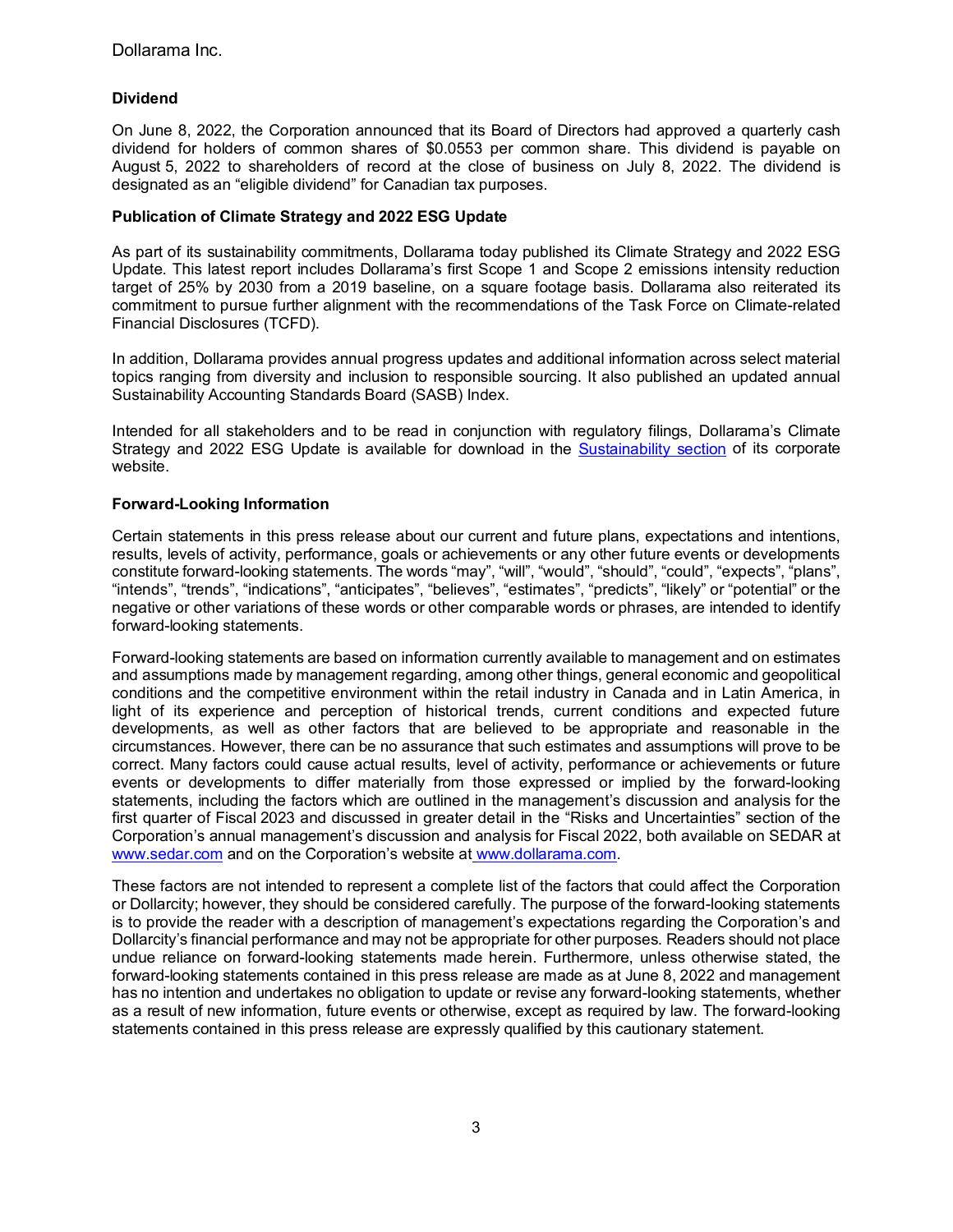Dollarama Inc.

### **Virtual Shareholder Meeting and First Quarter Results Conference Call**

Dollarama will hold its annual general meeting of shareholders today, June 8, 2022 at 9:00 a.m. (ET). The meeting will be conducted online only, via live audio webcast. All shareholders of record as of the close of business on April 14, 2022, regardless of geographic location, will be able to listen to the live audio webcast and submit questions. However, only registered shareholders and duly appointed proxyholders (including non-registered shareholders who have duly appointed themselves as proxyholder) will be able to vote at the meeting.

Dollarama will also hold a conference call to discuss its Fiscal 2023 first quarter results today, June 8, 2022 at 11:00 a.m. (ET). Financial analysts are invited to ask questions during the call. Other interested parties may participate in the call on a listen-only basis.

Both live audio webcasts are accessible through Dollarama's website at [https://www.dollarama.com/en-](https://www.dollarama.com/en-CA/corp/events-presentations)[CA/corp/events-presentations.](https://www.dollarama.com/en-CA/corp/events-presentations)

### **About Dollarama**

Dollarama is a recognized Canadian value retailer offering a broad assortment of consumable products, general merchandise and seasonal items both in-store and online. Our 1,431 locations across Canada provide customers with compelling value in convenient locations, including metropolitan areas, mid-sized cities and small towns. Select products are also available, by the full case only, through our online store at [www.dollarama.com.](http://www.dollarama.com/) Our quality merchandise is sold at select fixed price points up to \$5.00.

Dollarama also owns a 50.1% interest in Dollarcity, a growing Latin American value retailer. Dollarcity offers a broad assortment of consumable products, general merchandise and seasonal items at select, fixed price points up to US\$4.00 (or the equivalent in local currency) in 358 conveniently located stores in El Salvador, Guatemala, Colombia and Peru.

For further information: *Investors Media* J.P. Towner Chief Financial Officer (514) 737-1006 x1237 [jp.towner@dollarama.com](mailto:jp.towner@dollarama.com)

[www.dollarama.com](http://www.dollarama.com/)

Lyla Radmanovich PELICAN Public Relations (514) 845-8763 [media@rppelican.ca](mailto:media@rppelican.ca)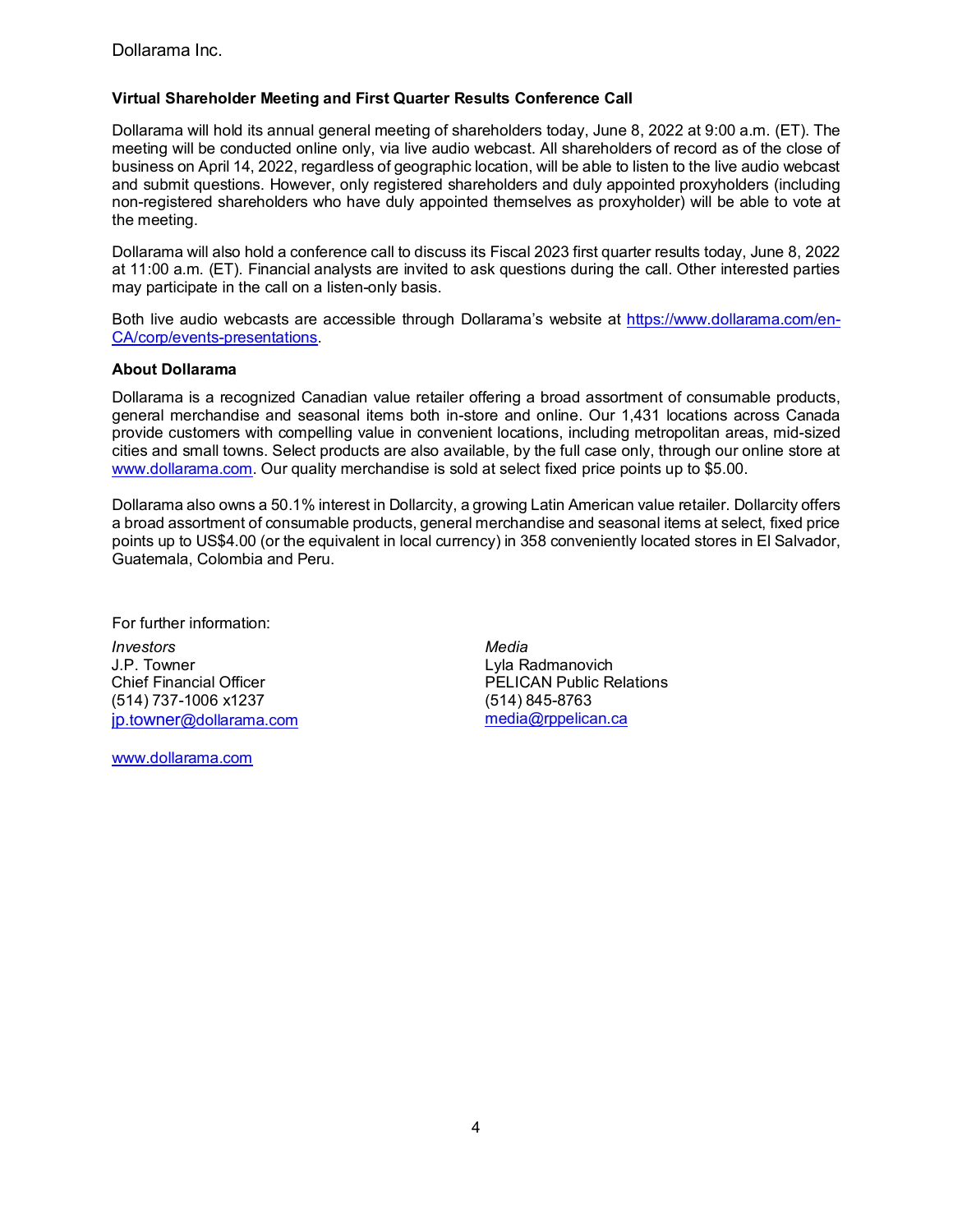## Dollarama Inc.

## **Selected Consolidated Financial Information**

|                                                                |                      | <b>13-Week Periods Ended</b> |  |
|----------------------------------------------------------------|----------------------|------------------------------|--|
| (dollars and shares in thousands, except<br>per share amounts) | May 1,<br>2022<br>\$ | May 2,<br>2021<br>\$         |  |
| <b>Earnings Data</b>                                           |                      |                              |  |
| Sales                                                          | 1,072,884            | 954,246                      |  |
| Cost of sales                                                  | 620,992              | 550,806                      |  |
| Gross profit                                                   | 451,892              | 403,440                      |  |
| SG&A                                                           | 160,625              | 158,672                      |  |
| Depreciation and amortization                                  | 79,972               | 71,402                       |  |
| Share of net earnings of equity-accounted investment           | (8,737)              | (3, 403)                     |  |
| Operating income                                               | 220,032              | 176,769                      |  |
| Financing costs                                                | 24,355               | 22,146                       |  |
| Earnings before income taxes                                   | 195,677              | 154,623                      |  |
| Income taxes                                                   | 50,175               | 41,049                       |  |
| Net earnings                                                   | 145,502              | 113,574                      |  |
| Basic net earnings per common share                            | \$0.50               | \$0.37                       |  |
| Diluted net earnings per common share                          | \$0.49               | \$0.37                       |  |
| Weighted average number of common shares outstanding:          |                      |                              |  |
| Basic                                                          | 292,721              | 309,400                      |  |
| <b>Diluted</b>                                                 | 294,477              | 310,742                      |  |
| <b>Other Data</b>                                              |                      |                              |  |
| Year-over-year sales growth                                    | 12.4%                | 13.0%                        |  |
| Comparable store sales growth (1)                              | 7.3%                 | 5.8%                         |  |
| Gross margin (1)                                               | 42.1%                | 42.3%                        |  |
| SG&A as a % of sales (1)                                       | 15.0%                | 16.6%                        |  |
| EBITDA <sup>(1)</sup>                                          | 300,004              | 248,171                      |  |
| Operating margin (1)                                           | 20.5%                | 18.5%                        |  |
| Capital expenditures                                           | 31,343               | 30,370                       |  |
| Number of stores <sup>(2)</sup>                                | 1,431                | 1,368                        |  |
| Average store size (gross square feet) (2)                     | 10,391               | 10,336                       |  |
| Declared dividends per common share                            | \$0.0553             | \$0.0503                     |  |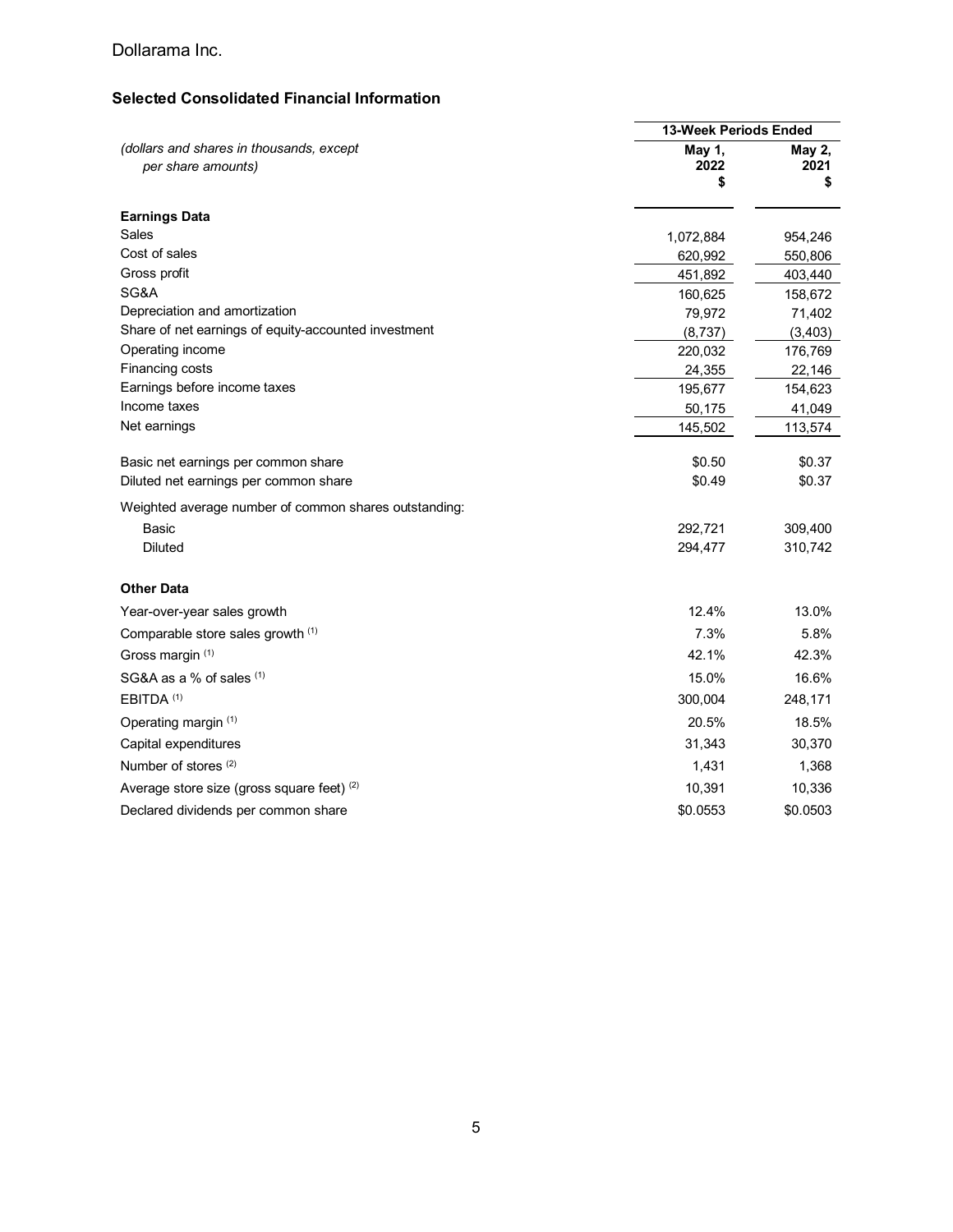|                                             |                | As at               |  |
|---------------------------------------------|----------------|---------------------|--|
|                                             | May 1,<br>2022 | January 30,<br>2022 |  |
|                                             | \$             |                     |  |
| <b>Statement of Financial Position Data</b> |                |                     |  |
| Cash                                        | 71,574         | 71,058              |  |
| Inventories                                 | 646,713        | 590,927             |  |
| Total current assets                        | 786.760        | 717,367             |  |
| Property, plant and equipment               | 766,175        | 761,876             |  |
| Right-of-use assets                         | 1,523,226      | 1,480,255           |  |
| Total assets                                | 4,194,279      | 4,063,562           |  |
| Total current liabilities                   | 978.900        | 911.891             |  |
| Total non-current liabilities               | 3,232,508      | 3,217,705           |  |
| Total debt (1)                              | 1.947.418      | 1,894,309           |  |
| Net debt $(1)$                              | 1,875,844      | 1,823,251           |  |
| Shareholders' deficit                       | (17, 129)      | (66, 034)           |  |

 $(1)$  Refer to the section below entitled "Non-GAAP and Other Financial Measures" for the definition of these items and, when applicable, their reconciliation with the most directly comparable GAAP measure.

(2) At the end of the period.

### **Non-GAAP and Other Financial Measures**

The Corporation prepares its financial information in accordance with GAAP. We have included non-GAAP and other financial measures to provide investors with supplemental measures of our operating and financial performance. We believe that those measures are important supplemental metrics of operating and financial performance because they eliminate items that have less bearing on our operating and financial performance and thus highlight trends in our core business that may not otherwise be apparent when relying solely on GAAP measures. We also believe that securities analysts, investors and other interested parties frequently use non-GAAP and other financial measures in the evaluation of issuers. Our management also uses non-GAAP and other financial measures in order to facilitate operating and financial performance comparisons from period to period, to prepare annual budgets, and to assess our ability to meet our future debt service, capital expenditure and working capital requirements.

The below-described non-GAAP and other financial measures do not have a standardized meaning prescribed by GAAP and are therefore unlikely to be comparable to similar measures presented by other issuers and should be considered as a supplement to, not a substitute for, or superior to, the comparable measures calculated in accordance with GAAP.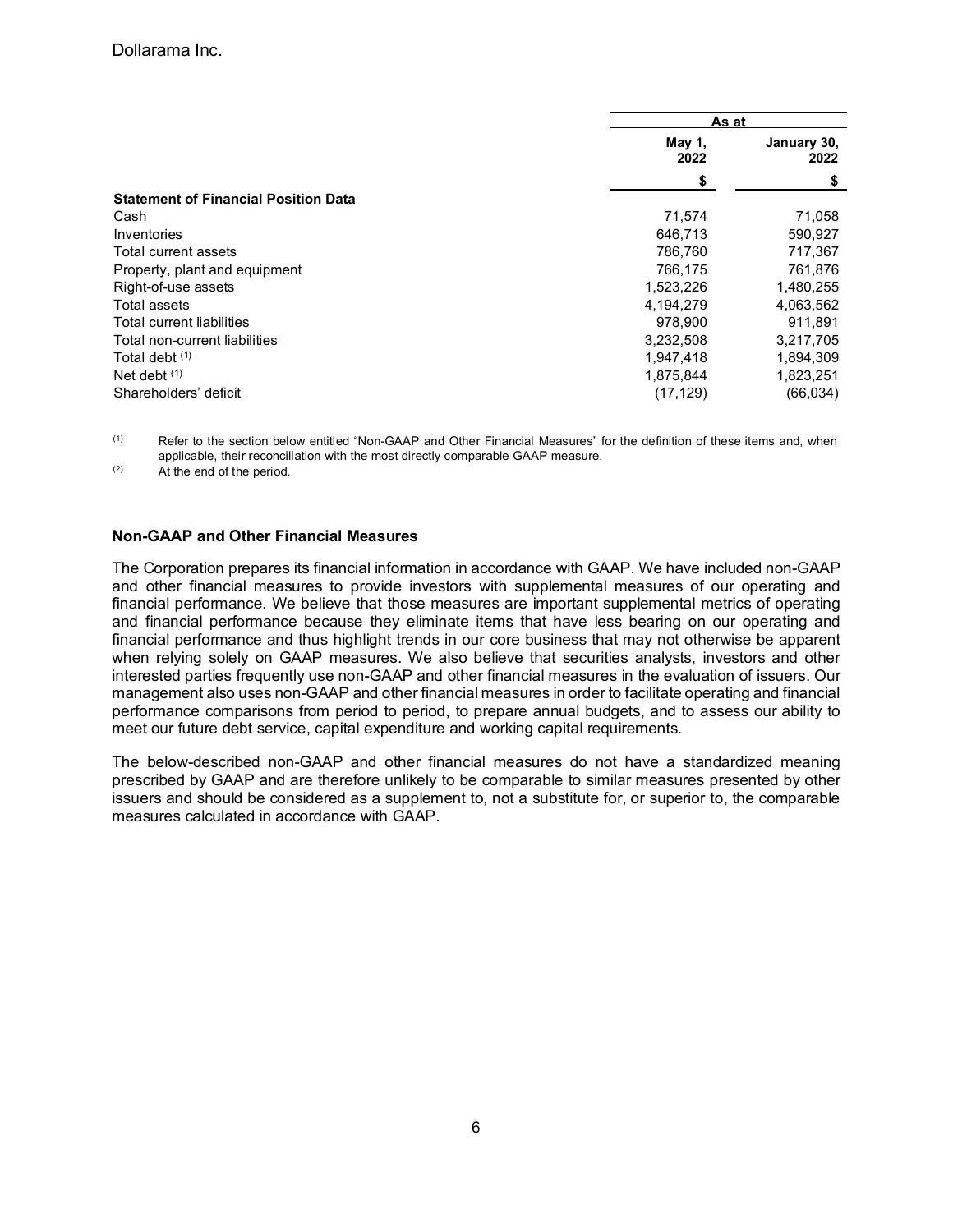### *(A) Non-GAAP Financial Measures*

### **EBITDA**

EBITDA represents operating income plus depreciation and amortization and includes the Corporation's share of net earnings of its equity-accounted investment.

| (dollars in thousands)                                            | 13-Week Periods Ended |                       |
|-------------------------------------------------------------------|-----------------------|-----------------------|
|                                                                   | May 1.<br>2022        | <b>May 2,</b><br>2021 |
| A reconciliation of operating income to EBITDA is included below: |                       |                       |
| Operating income                                                  | 220.032               | 176.769               |
| Add: Depreciation and amortization                                | 79,972                | 71,402                |
| <b>EBITDA</b>                                                     | 300,004               | 248,171               |

### **Total debt**

Total debt represents the sum of long-term debt (including accrued interest and fair value hedge – basis adjustment), short-term borrowings under the US commercial paper program and other bank indebtedness (if any).

| (dollars in thousands)                                                                                                                                                  | As at          |                     |
|-------------------------------------------------------------------------------------------------------------------------------------------------------------------------|----------------|---------------------|
| A reconciliation of long-term debt to total debt is included below:<br>Senior unsecured notes bearing interest at:                                                      | May 1,<br>2022 | January 30,<br>2022 |
| Fixed annual rate of 2.443% payable in equal semi-annual instalments,<br>maturing July 9, 2029<br>Fixed annual rate of 1.505% payable in equal semi-annual instalments, | 375,000        | 375,000             |
| maturing September 20, 2027                                                                                                                                             | 300,000        | 300,000             |
| Fixed annual rate of 1.871% payable in equal semi-annual instalments,<br>maturing July 8, 2026                                                                          | 375,000        | 375,000             |
| Fixed annual rate of 3.55% payable in equal semi-annual instalments, maturing<br>November 6, 2023                                                                       | 500,000        | 500,000             |
| Fixed annual rate of 2.203% payable in equal semi-annual instalments,<br>maturing November 10, 2022                                                                     | 250,000        | 250,000             |
| Accrued interest on Fixed Rate Notes                                                                                                                                    | 16,506         | 7,850               |
| Fair value hedge - basis adjustment on interest rate swap                                                                                                               | (6, 475)       | (2,927)             |
| Total long-term debt                                                                                                                                                    | 1,810,031      | 1,804,923           |
| USCP Notes issued under US commercial paper program                                                                                                                     | 137,387        | 89,386              |
| <b>Total debt</b>                                                                                                                                                       | 1,947,418      | 1,894,309           |
|                                                                                                                                                                         |                |                     |

### **Net debt**

Net debt represents total debt minus cash.

| (dollars in thousands)                                        | As at<br>May 1,<br>2022 |                     |
|---------------------------------------------------------------|-------------------------|---------------------|
|                                                               |                         | January 30,<br>2022 |
| A reconciliation of total debt to net debt is included below: |                         |                     |
| Total debt                                                    | 1,947,418               | 1,894,309           |
| Cash                                                          | (71, 574)               | (71,058)            |
| Net debt                                                      | 1,875,844               | 1,823,251           |